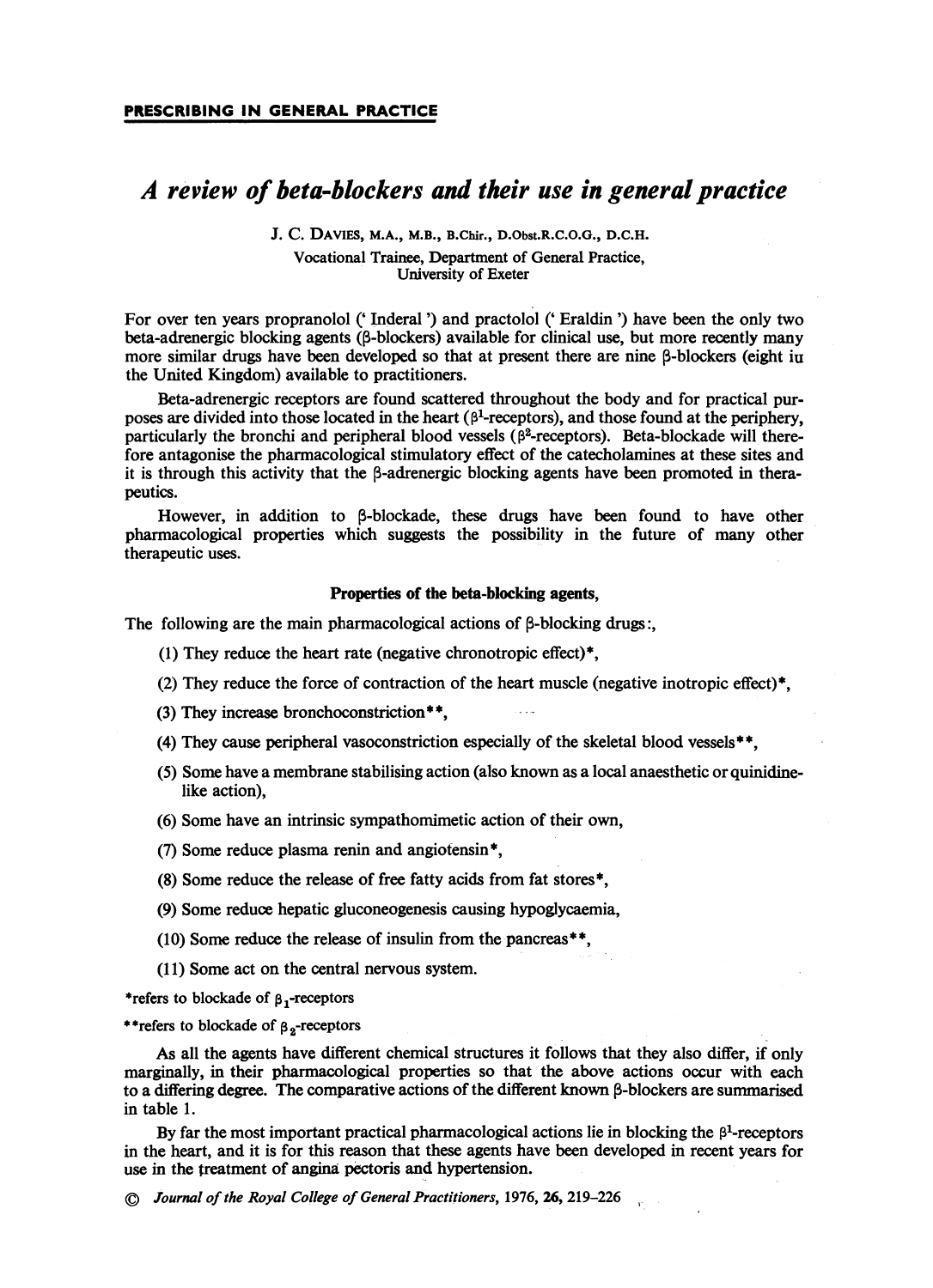| Beta-blocker                                  | Blocks $\beta_1$<br>receptors | Blocks $\beta_2$<br>receptors | $Local**$<br>anaes-<br>thetic<br>effect | Sympa-<br>thomim-<br>etic<br>effect | <b>Reduces</b><br>plasma<br>renin | <b>Reduces</b><br>plasma<br>lipids | <b>Reduces</b><br>insulin<br>release | Plasma<br>half<br>life           |
|-----------------------------------------------|-------------------------------|-------------------------------|-----------------------------------------|-------------------------------------|-----------------------------------|------------------------------------|--------------------------------------|----------------------------------|
| <b>ACEBUTOLOL</b><br>' Sectral'               | $+$                           | weak                          | $+$                                     | weak                                | <b>ND</b>                         | <b>ND</b>                          | <b>ND</b>                            | $4 - 5$<br>hours                 |
| <b>METOPROLOL</b><br>'Betaloc'<br>'Lopressor' | $+$                           |                               | weak                                    |                                     | $+$                               | $+$                                | $+$                                  | $3 - 4$<br>hours                 |
| <b>OXPRENOLOL</b><br>'Trasicor'               | $+$                           | $+$                           | $+$                                     | $+$                                 | $+$                               | $+$                                | $+$                                  | <b>ND</b>                        |
| <b>PINDOLOL</b><br>'Visken'                   | $+$                           | $+$                           | weak                                    | $+$                                 |                                   |                                    | weak                                 | $3 - 4$<br>hours                 |
| PRACTOLOL*<br>' Eraldin'                      | $+$                           |                               |                                         | $+$                                 |                                   |                                    |                                      | $10 - 15$<br>hours               |
| <b>PROPRANOLOL</b><br>'Inderal'               | $+$                           | $+$                           | $+$                                     |                                     | $+$                               | $+$                                | $^{+}$                               | $\overline{\mathbf{3}}$<br>hours |
| <b>SOTOLOL</b><br>'Betacardone'<br>'Sotocor'  | $+$                           | $+$                           |                                         |                                     | $+$                               | <b>ND</b>                          | $+$                                  | $10 - 16$<br>hours               |
| <b>TIMOLOL</b><br>'Blocadren'                 | $+$                           | $^{+}$                        |                                         |                                     | $+$                               | <b>ND</b>                          | $+$                                  | <b>ND</b>                        |
| <b>ATENOLOL</b><br>'Tenormin'                 | $+$                           |                               |                                         |                                     | <b>ND</b>                         | <b>ND</b>                          | <b>ND</b>                            | <b>ND</b>                        |
| <b>TOLAMOLOL</b>                              | $+$                           |                               | <b>ND</b>                               |                                     | $\ddot{}$                         | $+$                                | $^{+}$                               | <b>ND</b>                        |

|                                                 | TABLE 1 |  |  |
|-------------------------------------------------|---------|--|--|
| THE COMPARATIVE PROPERTIES OF THE BETA-BLOCKERS |         |  |  |

ND: not documented

\*\*Local anaesthetic action (membrane stabilising or quinidine-like action)

?Practolol was withdrawn from use by general practitioners in 1975 because of reported side-effects.

# Hypertension

It is not yet clear how  $\beta$ -blockers reduce blood pressure, but the following factors may be implicated:

# (1)  $\beta_1$ -receptor blockade

The main effect of blocking the  $\beta_1$ -receptors in the heart is to reduce the heart rate and force of contraction of the myocardial fibres. These effects lead to a lowering of cardiac output in the short term (Johnsson et al., 1969) and perhaps in the long term either through adaptive changes (Tarazi et al., 1972) or possibly via the re-setting of the baroreceptors to a lower level (Prichard and Gillam, 1969).

# (2) Reduction of plasma renin

Many  $\beta$ -blockers lower plasma renin levels in both normal and hypertensive people (Michelakis and McAllister, 1972). Although there is some evidence to suggest that hypertensive patients with elevated plasma renin respond better to treatment with  $\beta$ -blockers than those with normal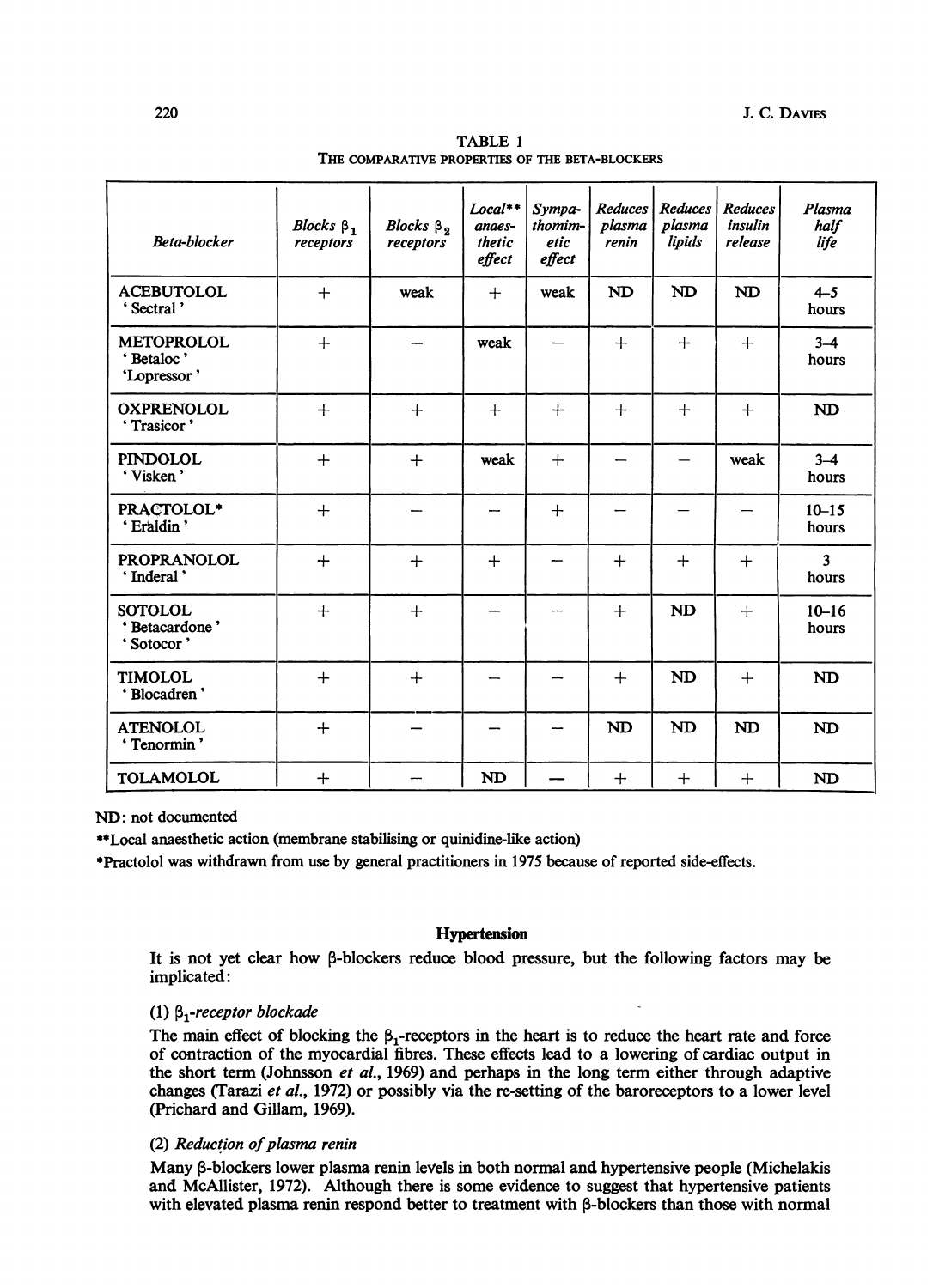#### A REVIEW OF BETA-BLOCKERS AND THEIR USE IN GENERAL PRACTICE

plasma renin levels (Buhler *et al.*, 1972). Morgan (1975) has shown that the lowering of plasma renin with pindolol did not correlate with the reduction of blood pressure, and Stokes et al. (1974) showed that the antihypertensive effect of propranolol correlated poorly with its effect on plasma renin activity. It is, therefore, uncertain whether the property of reducing plasma renin is important in the hypotensive effect of the B-blockers.

# (3) Effect on the systematic circulation

There is some evidence to suggest that  $\beta$ -blockers reduce the plasma volume (Julius *et al.*, 1972) and a reduction in venous return (Krauss *et al.*, 1972). Although this could occur from the reduction of plasma renin, it is obviously not the only factor involved as a single dose of propranolol, insufficient to lower plasma renin, is enough to reduce the plasma volume (Julius et al., 1972).

# (4) Effect on the central nervous system

It may be that the  $\beta$ -blocking agents exert some C.N.S. effect in the reduction of blood pressure since there is indirect evidence that these drugs enter the nervous system as indicated by clinical side-effects such as insomnia, dreams, and depression seen in some patients taking  $\beta$ -blockers (Greenblatt and Shader, 1972).

# (5) Membrane stabilising effect

The relevance of the membrane stabilising or local anaesthetic effect of the 8-blockers in terms of reducing blood pressure is unclear at present. Indeed the merit of this property now even seems to be in doubt, as recent evidence suggests that in large doses the membrane stabilising action can delay cardiac conduction (Roy et al, 1975).

# Choice of beta-blocker in treating hypertension

Although many trials have been conducted using the various different agents available, none has been designed to compare all the currently available  $\beta$ -blockers on the same basis, and it still remains unclear which, if any, are more effective in lowering blood pressure.

Propranolol, oxprenolol, alprenolol, pindolol and sotolol are about equally effective in lowering blood pressure (Waal-Manning, 1970), whereas practolol is rather less effective (Prichard et al, 1971). Indeed practolol is not promoted for use in hypertension other than in those patients thought to be at risk of developing asthma. The fact that some people have used these agents in very high doses in their trials whilst others have used far smaller doses indicates that there is still much work to be done to achieve the optimum dosage scale for each  $\beta$ -blocker in the treatment of hypertension.

## Selecting hypertensive patients for treatment with beta-blockers

Although all hypertensive patients should benefit from treatment with one of these drugs, the following should theoretically gain special help from their use:

(1) Patients with hypertension accompanied by:

- (a) Angina,
- (b) Cardiac dysrhythmias,
- (c) Migraine,
- (d) Concurrent tricyclic antidepressant therapy.

(2) Patients with signs of excessive  $\beta$ -adrenergic activity, especially anxiety, tension, and tachycardia.

(3) Patients who develop the unpleasant symptoms of postural hypotension when taking other types of hypotensive drug. The  $\beta$ -blockers have very little, if any, postural hypotensive effect.

(4) Patients who are taking large doses of other types of hypotensive drug. The addition of a  $\beta$ -blockers will allow the dose of these other drugs to be reduced. In this respect the  $\beta$ blockers are especially effective when used in combination with the thiazide diuretics, alpha methyl dopa, guanethidine, reserpine, clonidine, and hydrallazine.

(5) Men who develop impotence when taking some of the other antihypertensive drugs, particularly alpha methyldopa.

(6) Patients with raised plasma renin levels.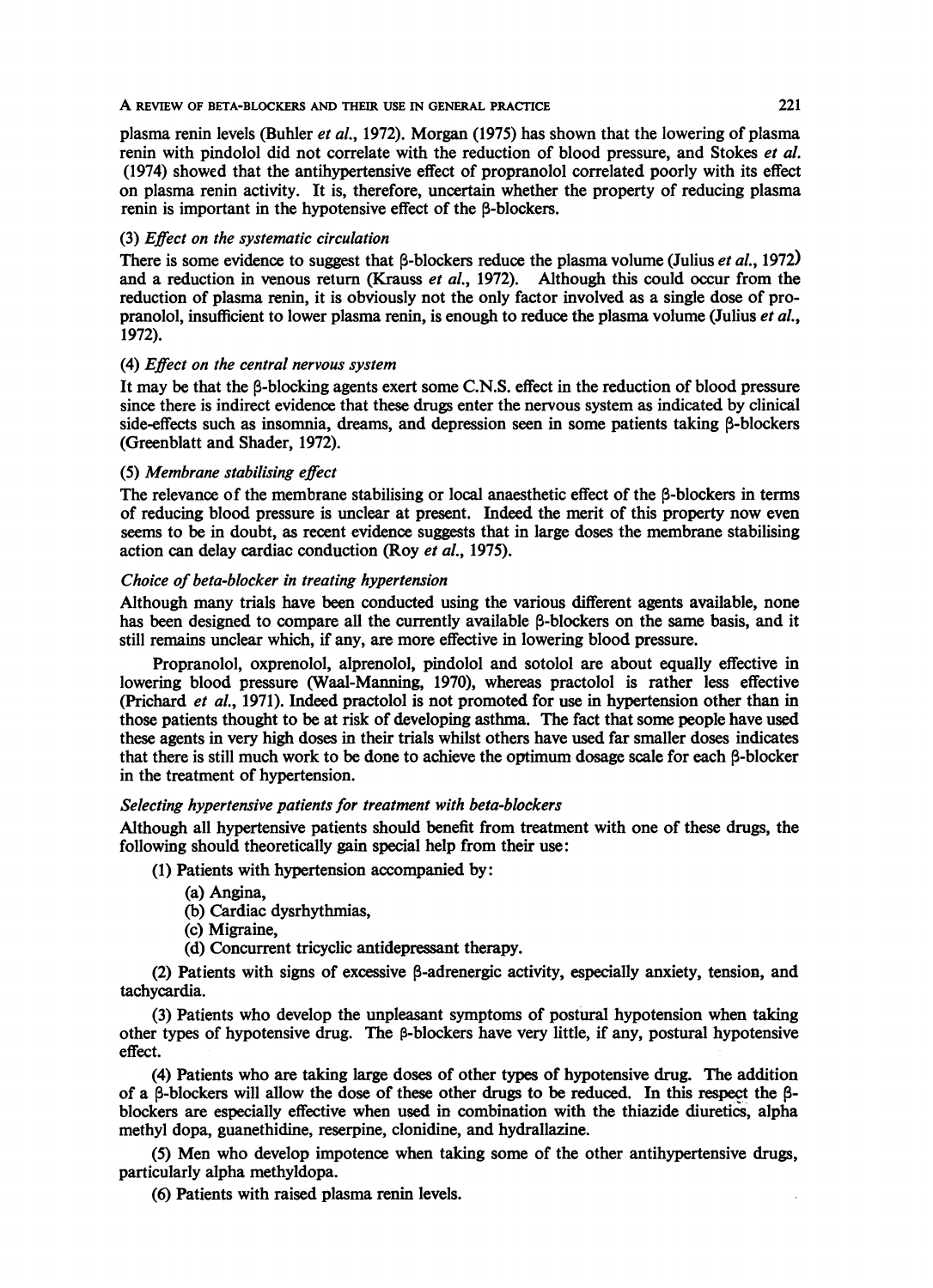#### Angina pectoris

In comparison with hypertension, it is a little clearer how the  $\beta$ -blockers work in the reduction of both the frequency and the severity of attacks of angina.

The following factors are under discussion at present:

## (1) Effect on the  $\beta$ -receptors in the heart

Beta-blockers reduce heart rate and therefore reduce the work done by the heart muscle. This allows a longer period for diastolic filling time. They also reduce the rise of blood pressure on exercise, the velocity of myocardial contraction and oxygen consumption for any given work load (Taylor, 1973). Furthermore, internal shunting appears to occur in the coronary circulation after blocking the  $\beta$ -receptors so that blood flow to an ischaemic area is maintained (Pitt and Craven, 1970).

# (2) Relevance of the other properties of the  $\beta$ -blockers

It seems that the therapeutic value of the  $\beta$ -blockers lies with the  $\beta$ -blocking activity and apparently not with the various other properties such as the membrane stabilising and intrinsic sympathomimetic actions. Glyceryl trinitrate appears to relieve the pain in angina by reducing the pulse-rate product, which is the figure produced by multiplying the systolic blood pressure by the heart rate.

As propranolol, oxprenolol, practolol, and sotolol all depress the pulse-rate product by about 20 per cent, the  $\beta$ -blockers probably do not rely on their membrane stabilising, intrinsic sympathomimetic, or cardioselective properties to achieve their therapeutic action in angina, since all these four agents differ widely in their respective pharmacological properties, as shown in table 1 (Prichard et al., 1971).

## Choice of beta-blocker in treating angina

It seems that all the available  $\beta$ -blockers are equally effective in the relief of pain in angina. In particular, Prichard et al. (1970) showed that propranolol, pindolol, oxprenolol, and sotolol have little to choose between them, whilst other trials have suggested that practolol is less effective (Prichard *et al.*, 1971). More recent studies have suggested that the newer  $\beta$ -blocking agents tolamolol and atenolol are at least as good as propranolol in the treatment of angina.

However, trials must involve optimum doses and, since the dose of  $\beta$ -blocker that can be tolerated varies considerably between different individuals, any fair comparison requires a variable dose comparative trial. It is for this reason that at present no fair comparison can be made between the currently available  $\beta$ -blockers.

### Selecting patients with angina for treatment with beta-blockers

All patients with angina should respond to treatment with  $\beta$ -blockers and failure to do so may indicate misdiagnosis (Amersterdam *et al.*, 1969). However, on theoretical grounds the following patients should especially benefit from their use:

(1) Patients with a high degree of emotionally-induced angina,

(2) Patients with high plasma lipids and free fatty acids,

(3) Patients who are taking large amounts of other drugs which are used to reduce the pain of angina. Beta-blocking agents will allow a reduction in the number of glyceryl trinitrate tablets (Roy et al., 1975) and isosorbide tablets (Russek, 1968) taken by patients with angina.

### Use of the beta-blocking agents

There are several general principles which should be observed when prescribing any of the P-blockers:

### (1) Small initial dose

 $2000$ 

(a) The most dramatic change in the sympathetic environment of the heart seems to take place at the beginning of treatment with the first few doses. The greatest danger of precipitating heart failure is therefore at the very beginning of treatment.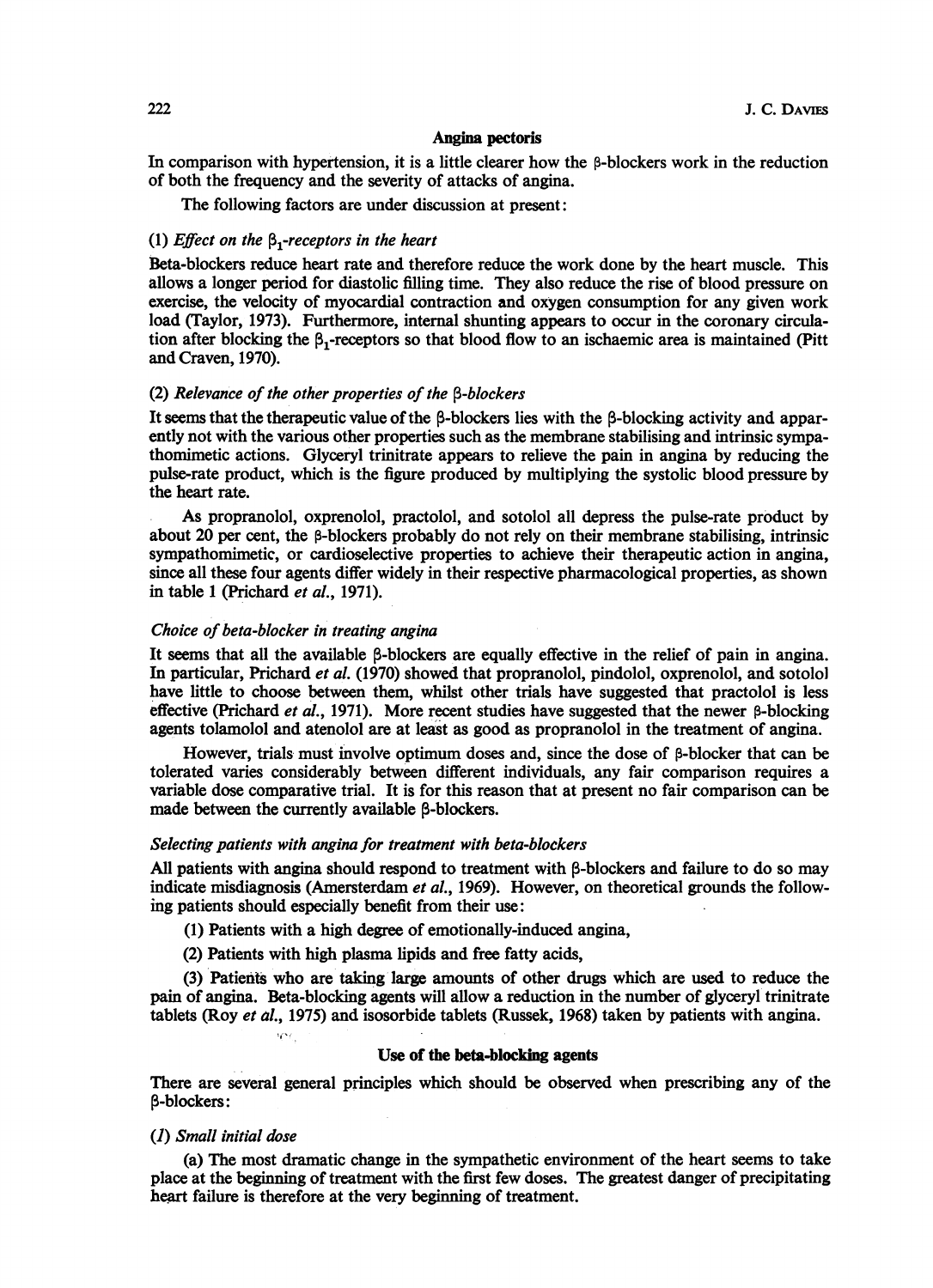A REVIEW OF BETA-BLOCKERS AND THEIR USE IN GENERAL PRACTICE <sup>223</sup>

(b) Response to any of the  $\beta$ -blockers can be surprisingly rapid especially in the hypotensive effect.

For these two reasons treatment should begin with a low dose and after the initial response the drug dosage may be increased progressively until the optimum effect is achieved, which may involve surprisingly large doses (Hart, 1975).

# (2) Patients with bradycardia

Beta-blockers should not be used in patients with heart block or sinus bradycardia as further reduction of the heart rate via  $\beta_1$ -blockade may well precipitate cardiac failure and attacks of angina. In general, p-blockers should not be given to patients with pulse rates of 60 per minute or less.

# (3) Patients with airflow obstruction and cardiac insufficiency

In view of the  $\beta_2$ -blocking effect, beta-blockers should not be given to patients with histories of:

- (a) Chronic airflow obstruction,
- (b) Asthma,
- (c) Cardiac failure.

However, if beta-blockers are especially indicated in these types of patient, it appears that those agents which possess intrinsic sympathomimetic action are less likely to precipitate cardiac failure or bronchoconstriction.

| TABLE 2                                                        |  |  |  |  |  |  |  |
|----------------------------------------------------------------|--|--|--|--|--|--|--|
| RELATIVE DOSAGE SCHEMES AND PRICES OF THE AVAILABLE β-BLOCKERS |  |  |  |  |  |  |  |

|                                                     |                       |                                                 |                 | Hypertension                     | Angina pectoris        |                                |  |
|-----------------------------------------------------|-----------------------|-------------------------------------------------|-----------------|----------------------------------|------------------------|--------------------------------|--|
| Beta-blocker                                        |                       | Tablet size<br>in mg &<br><i>*price per 100</i> | Initial<br>dose | Average<br>maintenance<br>dose   | <i>Initial</i><br>dose | Average<br>maintenance<br>dose |  |
| <b>ACEBUTOLOL</b><br>Sectral'                       | 100                   | £3.50                                           |                 | not promoted for<br>hypertension | $200$ mg $bd$          | 200-300 mg tds                 |  |
| <b>METOPROLOL</b><br>'Lopressor'<br>'Betaloc'       | 50<br>100             | £3.50<br>£6 $\cdot$ 50                          | $100$ mg $bd$   | 100-200 mg bd                    | 50-100 mg tds          | 50-100 mg tds                  |  |
| <b>OXPRENOLOL</b><br>'Trasicor'                     | 20<br>40<br>80<br>160 | £ $2.16$<br>£3.54<br>£5.40<br>£ $9.74$          | 80 mg bd        | 160-320 mg tds                   | 40 mg tds              | $40 - 160$ mg tds              |  |
| <b>PINDOLOL</b><br>'Visken'                         | 5                     | £4.58                                           | 5 mg bd/tds     | $5-15$ mg tds                    | $2.5-5$ mg bd          | $2.5-5$ mg tds                 |  |
| PRACTOLOL<br>'Eraldin'                              | 100                   | £3.55                                           | $100$ mg $bd$   | 100-600 mg tds                   | 100-200 mg bd          | 100-300 mg tds                 |  |
| <b>PROPRANOLOL</b><br>'Inderal'                     | 10<br>40<br>80        | £1.10<br>£2.10<br>£4.20                         | 40 mg tds       | 80-160 mg tds                    | 40 mg tds              | 40-160 mg tds                  |  |
| <b>SOTOLOL</b><br><b>Betacardone</b> '<br>'Sotocor' | 40<br>80              | £2.90<br>£4.35                                  | 80 mg bd/tds    | 80-200 mg tds                    | 80 mg bd               | 80-160 mg tds                  |  |
| <b>TIMOLOL</b><br>'Blocadren'                       | 10                    | £4 $\cdot$ 00                                   | 5 mg tds        | $10-15$ mg tds                   | 5 mg tds               | $5-15$ mg tds                  |  |

?Prices quoted at June 1975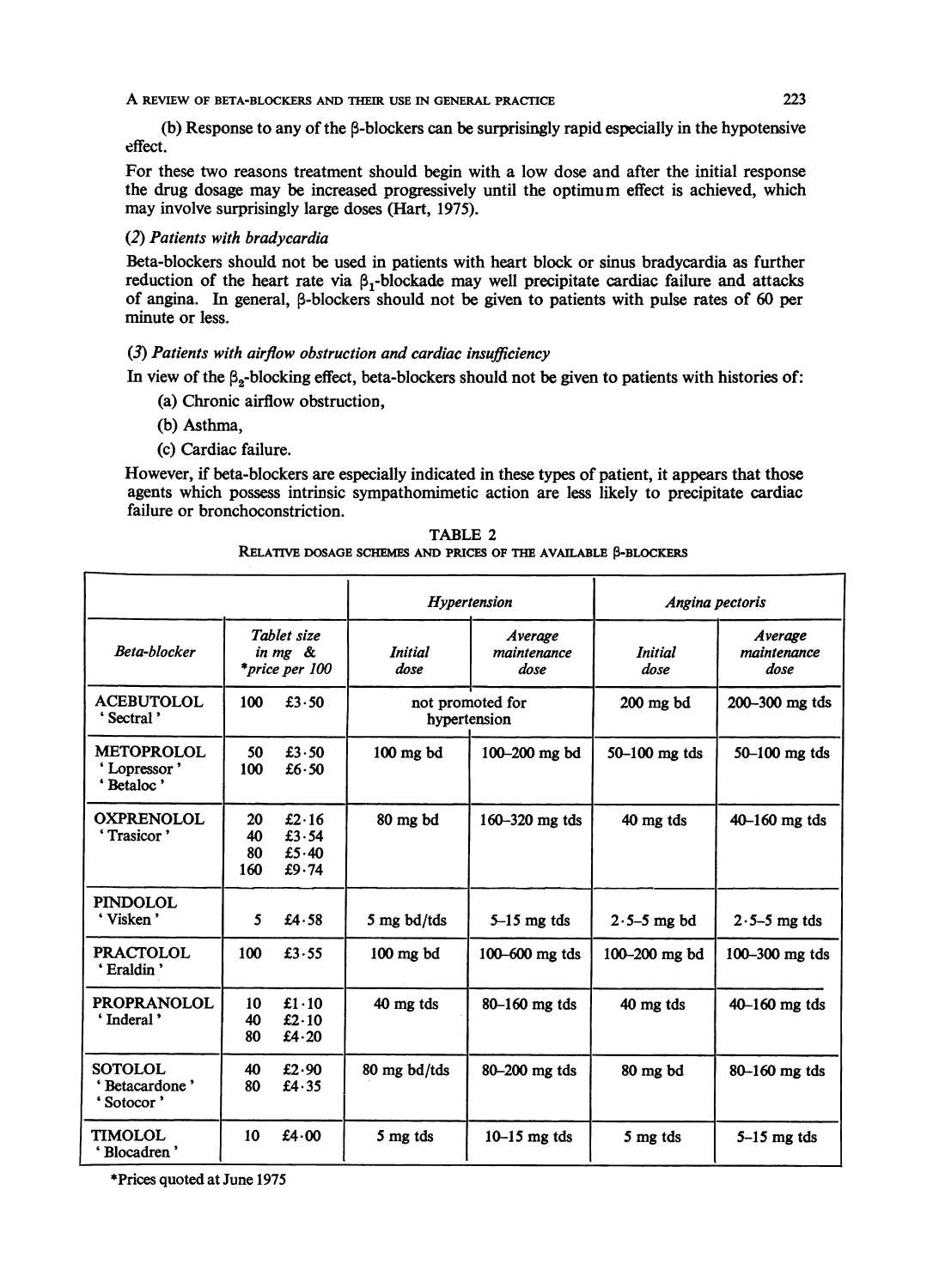Furthermore, the so-called cardioselective  $\beta$ -blockers (i.e. practolol, acebutolol, tolamolol, atenolol, and metoprolol) should theoretically have little effect on the p2-receptors in the bronchi. In practice, however, patients with airflow obstruction are not fully protected and the cardioselective B-blockers should be used with extreme caution, if at all, in such patients.

### (4) Maximum dose tolerated

In angina, the maximum dose of B-blocker which can be tolerated should be used to achieve the greatest benefit to the patient (Prichard and Gillam, 1971).

# (5) Frequency of administration

Each individual β-blocker has its own physiological and pharmacological half-life and, therefore, in order to obtain the optimum effect in both hypertension and angina the frequency of administration should be aimed at maintaining a continuous, optimum plasma level.

A guide to dosage regimens for all the available beta-blockers is given in table 2.

### Side-effects of the beta-blocking agents

Many side-effects have been reported in patients taking B-blockers and the following are some of the more clinically important:

## (1) Cardiac failure

Although this side-effect is uncommon in normal practice, when it occurs it is generally severe. Prichard and Gillam (1969) showed that the risk of inducing heart failure is greatest at the beginning of treatment and this is one reason for starting with a small initial dose. The reported incidence of this occurring varies from 1:20 (O'Brien and MacKinnon, 1972) to 1:300 (Zacharias et al., 1972) and would be even less if the  $\beta$ -blocker is combined with a diuretic or even digoxin in those patients potentially at risk.

### (2) Side-effects in the central nervous system

A number of different side-effects have been reported affecting the C.N.S. in people taking B-blockers.

(a) Depression. Several reports have been made of depression after treatment with propranolol and in one study two patients, admittedly with previous mental instability, committed suicide (Waal, 1967). Other B-blockers have also been noted to be associated with depression and lethargy in those people taking the drug (Morgan *et al.*, 1972); the frequency is about 1:25.

(b) Hallucinations. Although these are quite uncommon (about 1:80) they are disturbing to patients when they do occur (Zacharias et al, 1972).

(c) Dreams. These are far more common and the incidence has been suggested to be as high as 1:30 in patients taking propranolol (Tarazi and Dustan, 1972). However, Morgan et al, (1972) found that about half their patients taking pindolol had frequent and often bizarre dreams whereas a much smaller incidence has been noted in patients taking practolol and oxprenolol (Prichard, 1970).

(d) Insomnia. Prichard and Gillam (1969) reported two per cent of their patients taking propranolol had difficulty with sleeping and Zacharias et al. (1972) has suggested that the incidence is only one per cent. Other  $\beta$ -blockers have also been noted to cause insomnia and again the incidence is low.

It seems logical, therefore, to omit the evening dose in any patient who gives a history of dreams, hallucinations, or insomnia when taking  $\beta$ -blocking agents.

# (3) Effects on the peripheral circulation

Beta-blockade will reduce blood flow through the blood vessels of muscles but not, in theory, through those of the skin. However, Raynaud's phenomenon has been reported in one study with propranolol, oxprenolol, and pindolol in four per cent of the subjects (Tarazi and Dunstan, 1972).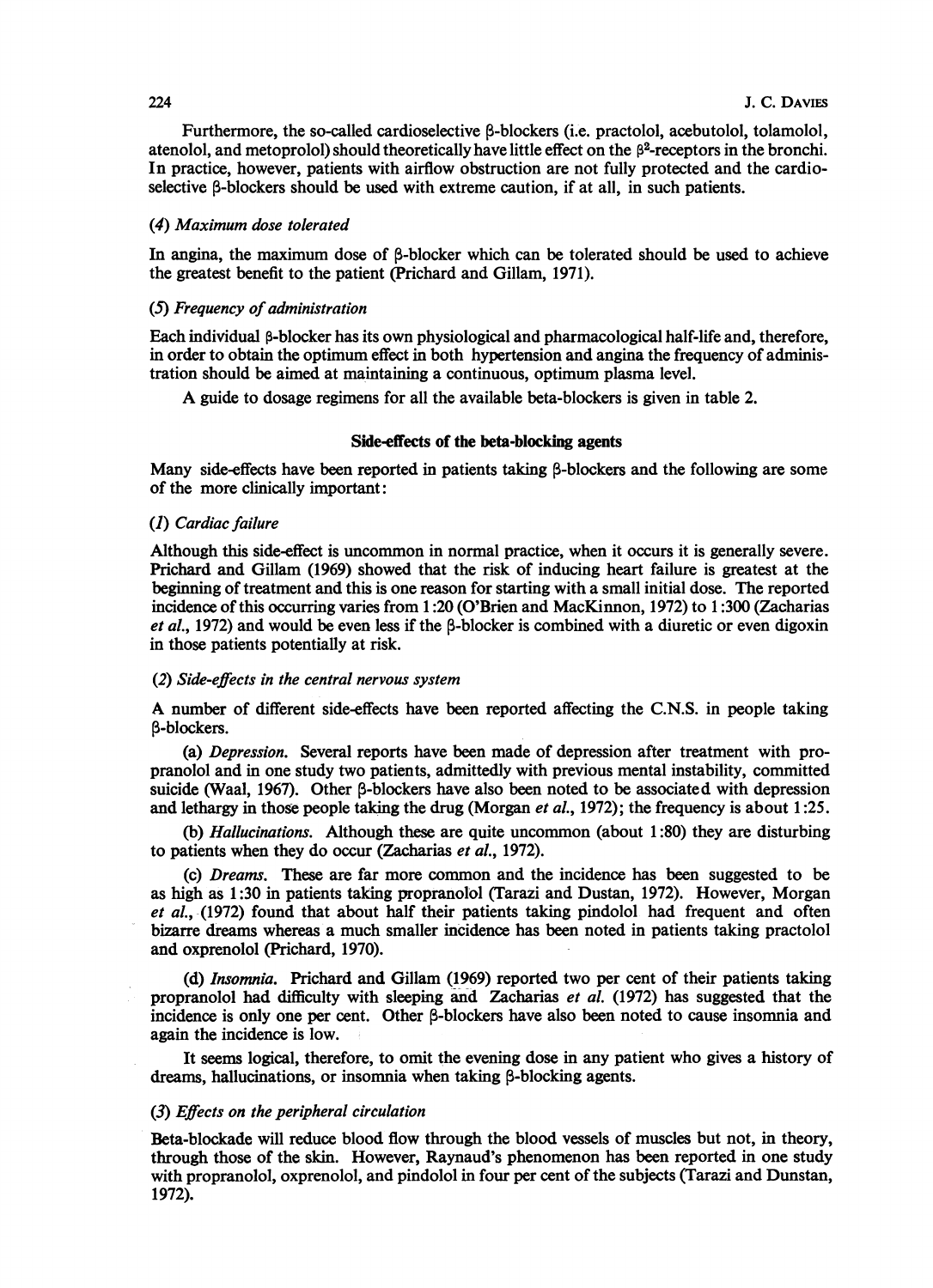### (4) Weight gain

Various reports (e.g. Seedat and Stewart-Wynne, 1972) have shown that treatment with n-blockers can lead to an increase in weight of one to two kilograms.

### (5) Miscellaneous side-effects

Apart from the above major side-effects a number of minor and much less serious problems have been reported with all the available beta-blockers. Gastro-intestinal upsets, especially discomfort and diarrhoea can occur with any of the agents, but seem to be more common with high doses of practolol.

Muscle cramps are not uncommon with pindolol but have also been noted in patients taking practolol (Prichard, 1970). The syndrome has been noted of systemic lupus erythematosus after practolol and responds to withdrawal of the drug and the addition of corticosteroids (Raftery and Denman, 1973).

Finally, reduced libido has been reported in a small number of people taking propranolol and pindolol (Prichard and Gillam, 1969). In general, of course, the  $\beta$ -blockers abolish impotence in patients made impotent by other antihypertensive agents.

### $(6)$  Special side-effects of practolol

Recent reports have suggested that long-term use of practolol can be associated with various types of skin rashes, ocular damage, and sclerosing peritonitis. Felix *et al.* (1974) reported rashes ranging from eczema and lichen planus-like rashes to highly characteristic toxic psoriasiform eruptions in 21 patients taking practolol. Three of these patients also had ocular damage, including ectropion and corneal ulceration which appeared to be permanent.

Because of these severe effects of long-term treatment with practolol, its use has now been reserved only for those patients in hospital who might gain special benefit from it.

### Conclusion

From what has been said it seems that at present there is little to choose between the available P-blocking agents in the treatment of both hypertension and angina. All of them seem to be equally effective with the possible exception of practolol.

The relevance of the various additional properties of the  $\beta$ -blockers is still clinically uncertain. Until further trials have proved the particular superiority of one or more of the different p-blockers it seems that the clinician must be guided by the comparative cost as well as the comparative degree of side-effects.

## **REFERENCES**

- Amsterdam, E. A., Gorlin, R. & Wolfson, S. (1969). Journal of the American Medical Association, 210, 103-106.
- Buhler, F. R., Laragh, J. H., Baer, L., Vaughan, E. D. & Brunner, H. R. (1972). New England Journal of Medicine, 287, 1209-1214.

Felix, R. H., Ive, F. A. & Dahl, M. G. C. (1974). British Medical Journal, 4, 321-324.

Greenblatt, D. J. & Shader, R. I. (1972). Pharmacologia Clinica, 3, 67-69.

Hart, J. T. (1975). Journal of the Royal College of General Practitioners, 25, 160-192.

Johnsson, G., de Guzman, M., Bergman, H. & Sannerstedt, R. (1969). Pharmacologia Clinica, 2, 34-39.

Julius, S., Pascual, A. V., Abbrecht, P. H. & London, R. (1972). Proceedings of the Society for Experimental Biology and Medicine, 140, 982-985.

Krauss, X. H., Schalekamp, M. A., Kolsters, G., Zaal, G. A. & Birkenhager, W. H. (1972). Clinical Science, 43, 385-391.

- Michelakis, A. M. & McAllister, R. G. (1972). Journal of Clinical Endocrinology and Metabolism, 34, 386-394.
- Morgan, T. 0. (1975). British Journal of Clinical Pharmacology, 2, 159-162.
- Morgan, T. O., Louis, W. J., Dawborn, J. K. & Doyle, A. E. (1972). Medical Journal of Australia, 2, 309-312.
- <sup>O</sup>'Brien, E. T. & MacKinnon, J. (1972). British Heart Journal, 34, 1042-1044.
- Pitt, B. & Craven, P. (1970). Cardiovascular Research, 4, 176-179.
- Prichard, B. N. C. (1970). Annals of Clinical Research, 3, 344-352.
- Prichard, B. N. C., Aellig, W. H. & Richardson G. A. (1970). Postgraduate Medical Journal, Suppl. 46, 77-85